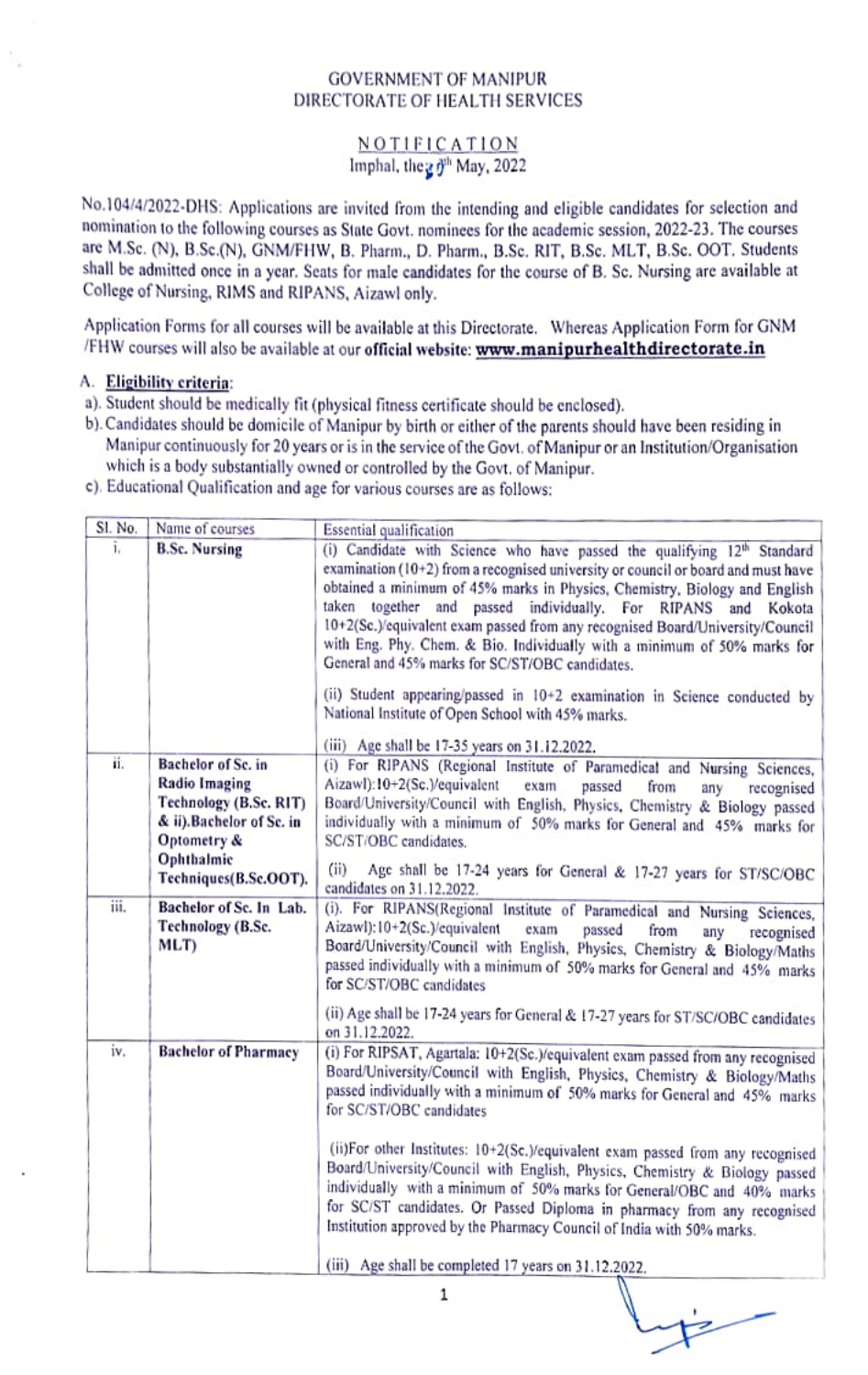| v    | Diploma In Pharmacy | (i) 10+2(Sc.)/equivalent exam passed from any recognised Board/University/<br>Council with Physics, Chemistry & Biology passed individually securing not less<br>than 50% marks for General/OBC and 40% marks for SC/ST candidates.<br>(ii) Age shall be completed 17 years on 31.12.2022.                                                                                                                                                                                                                                                                                                                                                                                                                                                                                                                                                                                                                                                                                                                                                                                                                                                                                                                                                                                                                                                                                                                                                                                                                                                                                                                                                                                                                                                                                                                                                      |
|------|---------------------|-------------------------------------------------------------------------------------------------------------------------------------------------------------------------------------------------------------------------------------------------------------------------------------------------------------------------------------------------------------------------------------------------------------------------------------------------------------------------------------------------------------------------------------------------------------------------------------------------------------------------------------------------------------------------------------------------------------------------------------------------------------------------------------------------------------------------------------------------------------------------------------------------------------------------------------------------------------------------------------------------------------------------------------------------------------------------------------------------------------------------------------------------------------------------------------------------------------------------------------------------------------------------------------------------------------------------------------------------------------------------------------------------------------------------------------------------------------------------------------------------------------------------------------------------------------------------------------------------------------------------------------------------------------------------------------------------------------------------------------------------------------------------------------------------------------------------------------------------|
| vi.  | <b>ANM/GNM</b>      | i). The age of the candidate should be between 17 years and 35 years on 31 <sup>1</sup><br>December of the year in which admission is sought.<br>ii). The minimum educational qualification shall be 10+2 in Arts/Science<br>(Mathematics, Physics, Chemistry, Biology, Biotechnology, Economics, Political<br>Science, History, Geography, Business Studies, Accountancy, Home Science,<br>Sociology, Psychology, and Philosophy) and English Core/English Elective or<br>Science or Health Care Science - vocational stream only passing out from an<br>Institute recognized by Board/Council of Higher Secondary Education or its<br>equivalent body/Council including National Institute of Open Schools.                                                                                                                                                                                                                                                                                                                                                                                                                                                                                                                                                                                                                                                                                                                                                                                                                                                                                                                                                                                                                                                                                                                                   |
| vii. | M.Sc. Nursing       | Only Female candidates are eligible for the available seats at CON,<br>Medical Directorate, Lamphel<br>• Candidate should have a minimum qualification of B. Sc. Hons. Nursing<br>/ B. Sc. Nursing /Post Basic B. Sc. Nursing from an institution<br>recognized by the Indian Nursing Council with a minimum of 55 %<br>aggregate marks for Gen./OBC and 50% for ST/SC.<br>· Roster Point of 200 and reservation policy of Government of Manipur<br>shall be adopted in allotment of seats.<br>• Candidates should be Registered Nurse and Registered Midwife or<br>equivalent with Manipur State Nursing Council.<br>• Candidates should have at least one year of experience in an approved<br>Hospital or in a College or School of Nursing or a Community Health<br>setting/programme after B. Sc. Hons. Nursing / B. Sc. Nursing /Post<br>Basic B. Sc. Nursing.<br>• Candidates should submit their experience certificate along with their<br>application form.<br>• Candidates with Post Basic B. Sc. Nursing degree through distance<br>education (IGNOU) may be considered only if the study centre is<br>recognized by the Indian Nursing Council.<br>• Candidates should be medically fit and vaccinated for Hepatitis B.<br>The candidate of Open Category should complete 21 years and should<br>٠<br>not be more than 30 years of age by December of that academic year<br>whereas for those candidates of sponsored category, the maximum age<br>will be 50 years at the time admission.<br>Candidate should be domicile of Manipur.<br>٠<br>The sponsoring authority shall be the Government of Manipur or any<br>organization wholly or partially owned by the Government of Manipur.<br>• If sufficient number of candidates in the Sponsored category is not<br>available the vacant seat will be converted to Open category |

Eligibility criteria for respective colleges/institutes shall be strictly followed.  $\bullet$ 

The selection of the candidates for the available seats will be done based on the marks obtained by the candidates in the Entrance Examination. If two or more candidates obtained equal marks in the entrance examination their inter-se merit list shall be prepared in the following order:

- For M. Sc. (N) candidates: Preference shall be given to
	- i) Candidate who is senior in age.
- For B. Sc. (N), D. Pharm and B. Pharm (10+2 as Qualitying Exam) courses: Preterence shall be given to
	- i) Candidate with higher marks in Biology in 10+2(Sc.) examination.
	- i) Candidate with higher marks in Chemistry in 10+2(Sc.) examination.
	- ii) Candidate with higher marks in Physics in 10+2(Sc.) examination and
	- iv) Senior in age over the junior candidate. In case of D. Pharm and 10+2 as qualifying exam.